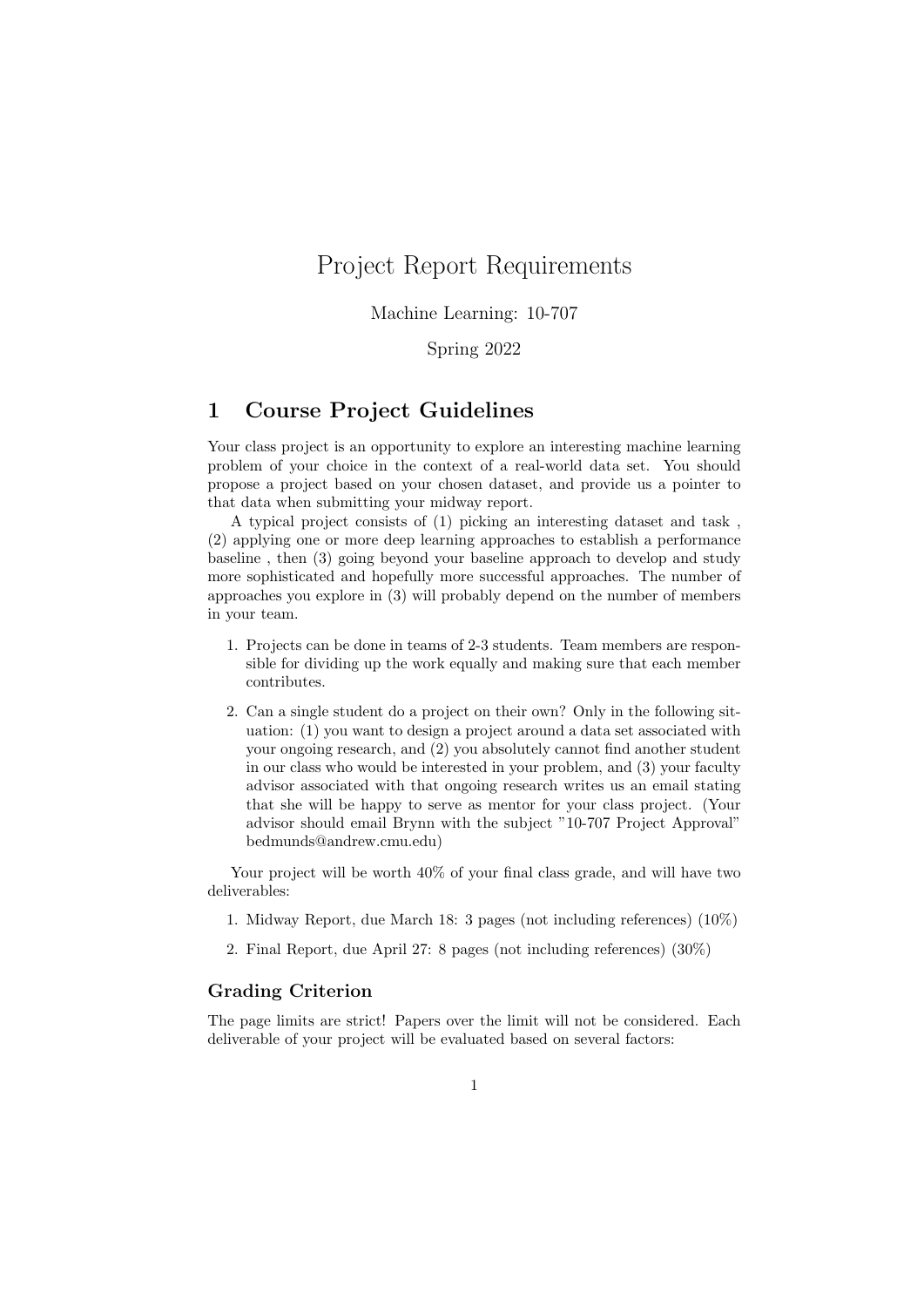- 1. Creativity: The groups are encouraged to come up with original ideas and novel applications for working in their environments. A project exploring new ideas (algorithms, methods, theory) on ML or new, interesting applications of existing algorithms is scored higher than a project without many new ideas/applications.
- 2. Completeness: The extensiveness of the study, experiments, and analysis of results. A project that produces a more intelligent system by combining several ML techniques together, or a project that involves well-designed experiments and thorough analysis of the experimental results, or a project that nicely incorporates various real world applications, are scored higher.
- 3. Clarity of writing: The report should be organized clearly and well written.
- 4. NeurIPS format: Use NeurIPS format for all your reports. Length: Don't exceed the page limit.
- 5. Structure: See the following section for more details

## Report Structure

#### Midway Report

- 1. Title
- 2. Introduction: Which project did you choose? What are you trying to solve? You should include a formal description/background about the problem and data that you chose. It should be clear what your inputs and outputs are, and how you plan to analyze your results.
- 3. Background/Literature: You should research work related to your own. What problem did they solve and how does it relate to yours? How can you improve on what has already been done?
- 4. Methods/Model: By the proposal, you are expected to have implemented a baseline (i.e., a standard deep learning approach to which you will compare your method). You should discuss what method(s) you have implemented and show plots of the performance. Additionally, if you have already gone beyond the baseline, you should describe what work you have completed towards creating a method which beats the baseline.
- 5. Preliminary Results: Your experimental results. Show plots of the performance of your baseline algorithm and interpret what they mean. Be sure to label and explain this clearly.
- 6. Evaluation of premilinary work: Evaluation of your baseline method and any further algorithms that you have tried. How do you hope to improve on the work which you have already done? What was successful and what was unsuccessful?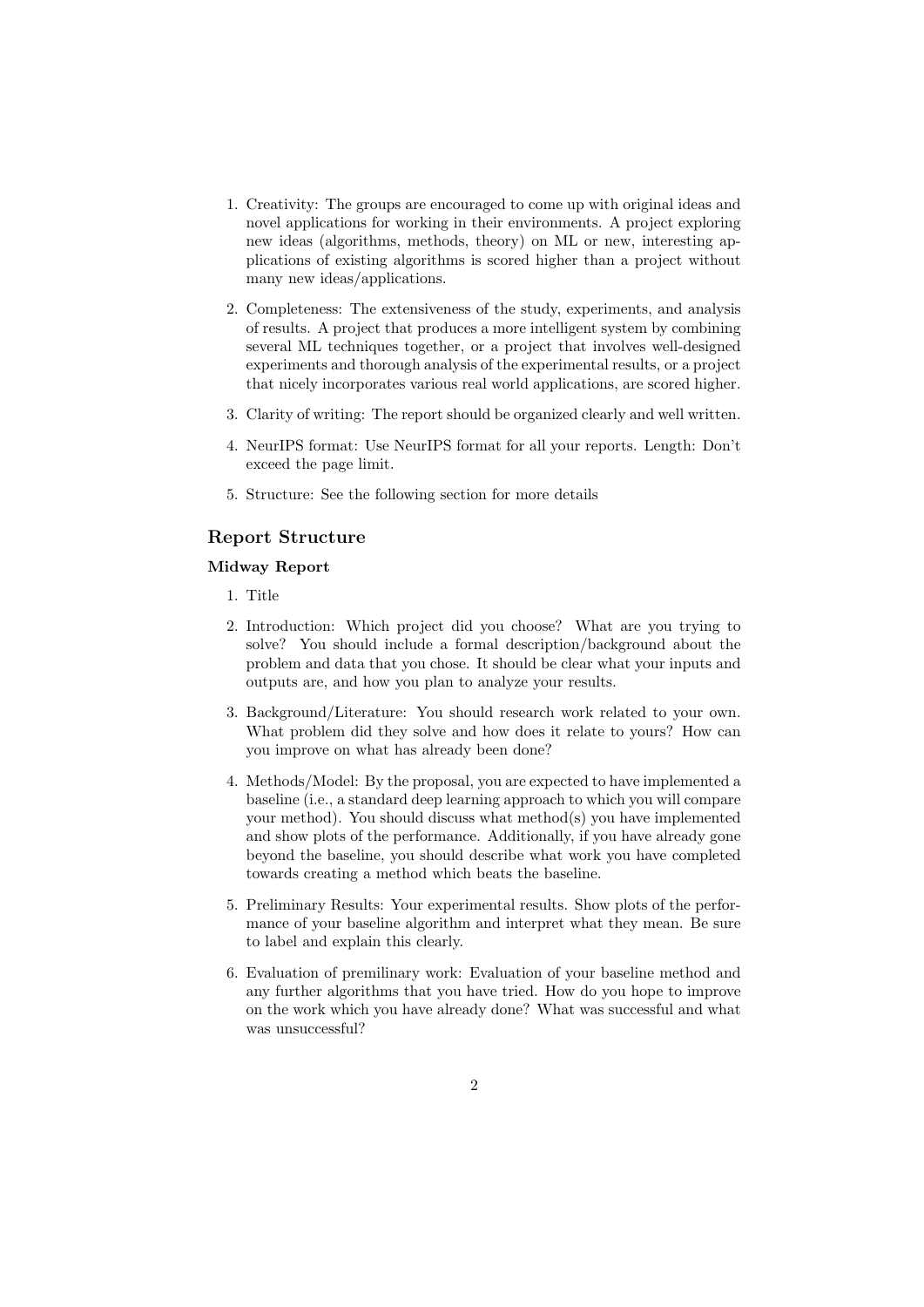- 7. Future work: Which techniques do you plan to apply to beat the baseline method? What is your motivation behind these techniques (you are highly encouraged to come up with an original idea of your own or interesting applications rather than simply implementing or applying existing ML algorithms)? How do you plan to evaluate your final method? Goals, timeline, and division of work throughout your team. Provide a rough timeline of your plan ahead and job to be done by each team member.
- 8. Teammates and work division: We expect projects done in a group to be more substantial than projects done individually. You should outline what everybody in your group will do and by when each task should be complete.
- 9. References and citations: Clean and correctly formatted citations and bibliography.

### Final Report

- 1. Title
- 2. Introduction: What are you trying to solve? Why is it important? What does your data look like?
- 3. Background: Briefly summarize the findings from your midway report. Please do not include any "boilerplate" content (e.g., descriptions of the domain, standard background on Deep Learning, explanations of CNNs or other methods implemented in your homeworks).
- 4. Related work: Previous work related to your topic that you may have referenced to help guide your project.
- 5. Methods: By the final report, we expect you to have implemented your own ideas beyond the baseline. Additionally, you should describe what work you have completed towards creating a method which beats the baseline. In addition to successful approaches, you should briefly detail approaches which you tried and found to not work well. What methods have you completed? What is your motivation behind these techniques (you are highly encouraged to come up with an original idea of your own or interesting applications rather than simply implementing or applying existing ML algorithms)?
- 6. Results: Your experimental results. Show plots of the performance of your algorithms and interpret what they mean. Be sure to label and explain this clearly. Describe how the current results in each of the experiments align with your expectations. What metrics did you use for evaluation? How do your results compare to prior work?
- 7. Discussion and Analysis: Analyze your model and results. Highlight a few limitations of your approach (e.g., strong assumptions you had to